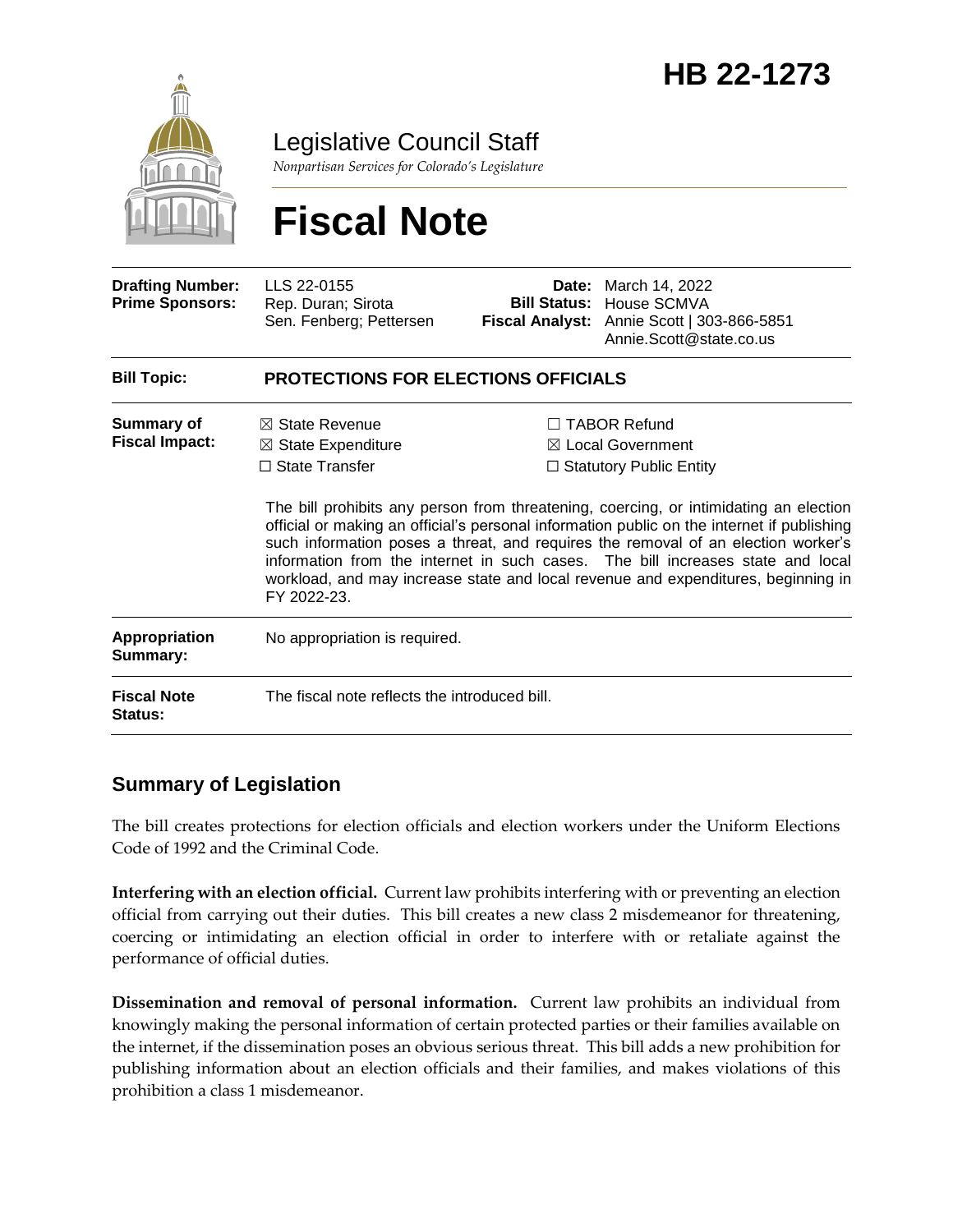Page 2

# Page 2<br>March 14, 2022 **HB 22-1273**

The bill permits an election worker to request that a state or local government official remove his or her personal information from records on the internet. The official must remove the information if the request includes:

- evidence that the person is an election worker; and
- affirmation that the election worker believes the available personal information poses a safety threat.

#### **Comparable Crime Analysis**

Legislative Council Staff is required to include certain information in the fiscal note for any bill that creates a new crime, changes the classification of an existing crime, or creates a new factual basis for an existing crime. This section outlines data on crimes comparable to the offenses in this bill and discusses assumptions on future rates of criminal conviction for those offense.

**Interfering with an election official.** The bill creates a new class 2 misdemeanor for intimidating or coercing an election official. From FY 2018-19 to FY 2020-21, one white female was convicted and sentenced for the existing offense of interfering with an election official.

**Dissemination of personal information.** This bill creates a new class 1 misdemeanor for making an election official's personal information available on the internet. To form an estimate on the prevalence of this new crime, the fiscal note compared the existing offense of making available a protected person's information on the internet. From FY 2018-19 to FY 2020-21, zero offenders have been sentenced and convicted for this existing offense.

**Assumptions.** Based on the comparable criminal information above, the fiscal note assumes that any increase in misdemeanor case filings and convictions under the bill will be minimal.

Visit [leg.colorado.gov/fiscalnotes](http://leg.colorado.gov/fiscalnotes/) for more information about criminal justice costs in fiscal notes.

#### **State Revenue and Expenditures**

Beginning in the current FY 2022-23, the bill will minimally increase workload in state agencies and may minimally increase state revenue and expenditures in the Judicial Department.

**State agencies.** If an election worker contacts a state department to remove personal information from online records, workload increases minimally for agencies to redact information when requested. The fiscal note assumes that these cases will be rare and any increase in workload will be minimal. It is assumed that all agencies have a process for removing published information based on current law allowing other protected persons to have information removed.

**Judicial Department.** Workload in the Judicial Department will increase for trial courts to hear additional class 1 and class 2 misdemeanor cases, and associated state revenue from fines and court fees may increase minimally. The number of cases are expected to be low and no additional appropriations are required. State revenue from criminal fines and court fees are subject to TABOR.